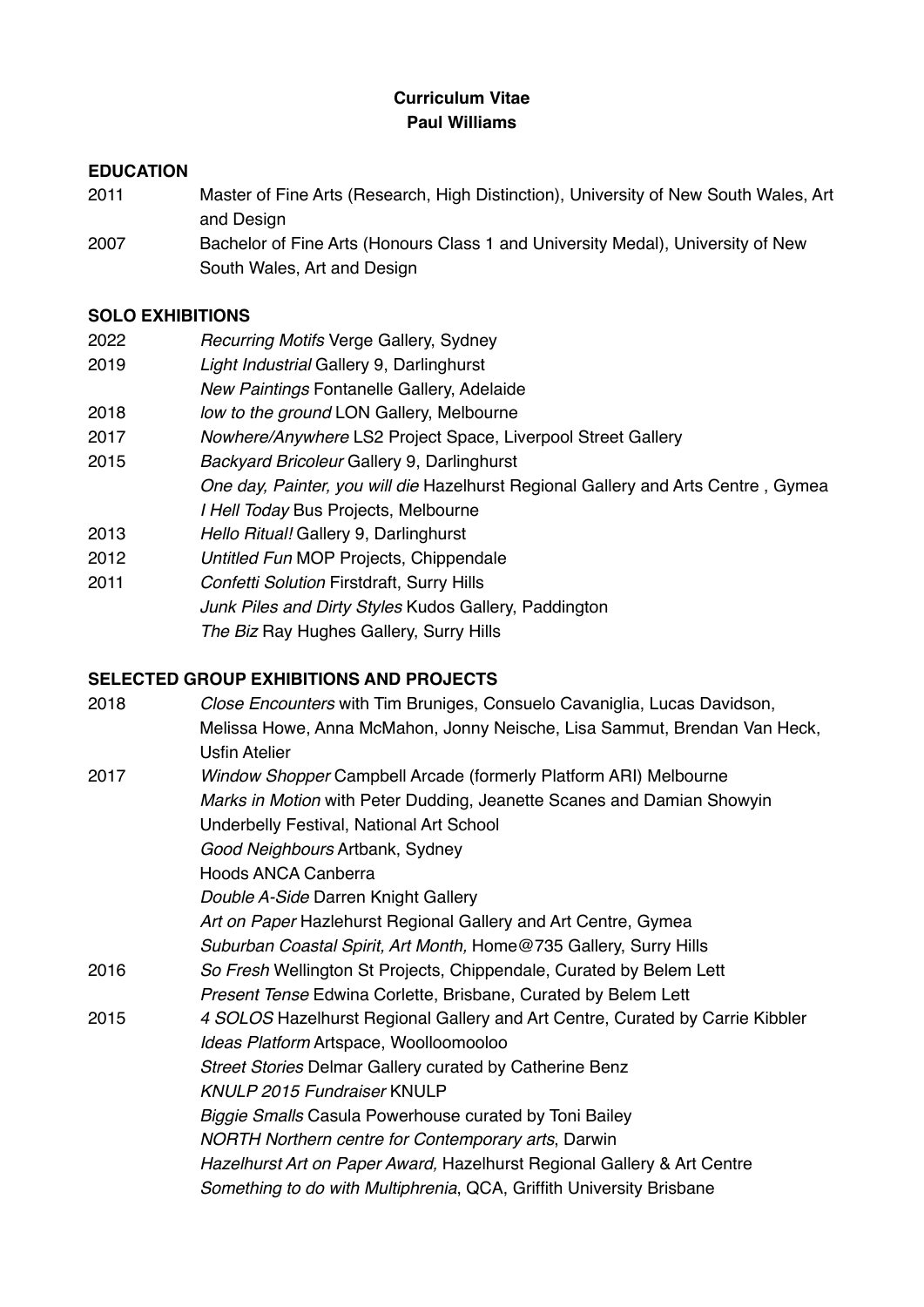|      | Friends with Benefits 2037 curated by Chris Dolman                                          |
|------|---------------------------------------------------------------------------------------------|
|      | Group Show Gallery 9                                                                        |
|      | Iconoclasts Airspace Projects                                                               |
| 2014 | Glazed and Confused Hazelhurst Regional Art Gallery & Art Centre curated by<br>Lynda Draper |
|      | <b>Sydney Painting Now MOP Projects</b>                                                     |
|      | NotFair Curated by Rebecca Richards, Sam Leach and Ashley Crawford                          |
|      | Pipe Down FELTspace with Chris Dolman                                                       |
|      | SafARI Other Day Ornamental Alaska Projects with Chris Dolman                               |
| 2013 | Low Relief Damien Minton curated by Connie Anthes                                           |
|      | 2020 Breezblock curated by Robert Lake                                                      |
|      | Fishers Ghost Art Award Campbelltown Art Centre                                             |
|      | <b>Firstdraft 2013 Auction Fundraiser Firstdraft</b>                                        |
| 2012 | Gap Year Artspace, curator Tom Polo                                                         |
|      | Alive and Well: Firstdraft Auction Fundraiser Firstdraft                                    |
| 2011 | 2020 Damien Minton Annex Space                                                              |
|      | Second Nature The Paper Mill                                                                |
|      | Go-figure Sheffer Gallery                                                                   |
|      | Firstdraft 25: 25 <sup>th</sup> Anniversary Fundraiser Auction Firstdraft                   |
| 2009 | Southerly Buster Hazelhurst Regional Art Gallery, curated by Daniel Muddie                  |
|      | Cunningham                                                                                  |
|      | Licorice Allsorts King St Gallery on William, curator Peter Fay                             |

# **PRIZES/ GRANTS/ RESIDENCIES/ TRAVEL**

| Print Residency with artist Peter Dudding and Master Printmaker Matthew Ablitt,<br>in partnership with Studio A and Hazelhurst Regional Gallery |  |
|-------------------------------------------------------------------------------------------------------------------------------------------------|--|
| Arts Projects for Individuals and Groups, Australia Council for the Arts<br>2018                                                                |  |
| Wassaic Projects Residency Program, Wassaic, New York                                                                                           |  |
| <b>Bundanon Trust Artist Residency</b>                                                                                                          |  |
| 2017<br>Underbelly Lab Residency, Rayner Hoff Gallery, National Art School                                                                      |  |
| 2016<br>Studio A, Artist in Residence                                                                                                           |  |
| 2015<br>Bundanon Trust Residency and Prop Room Residency, St George TAFE                                                                        |  |
| 2014<br>New Work – Early Career, Australia Council for the Arts                                                                                 |  |
| 2013<br>Bundanon Trust and BigCi Artist Residency                                                                                               |  |
| 2012<br>Artstart, Australia Council for the Arts                                                                                                |  |
| 2011<br><b>Firstdraft Emerging Artist Studio Residency Program</b>                                                                              |  |
| 2010<br>Cité Internationale Des Arts, Paris, UNSW Art and Design, Studio Residency                                                              |  |
| 2008<br>UNSW Research Excellence Award & Australian Postgraduate Award                                                                          |  |
| 2007<br>University Medal, UNSW Art and Design                                                                                                   |  |
| 2005<br>Australian Decorative and Fine Arts Society Scholarship UNSW Art & Design                                                               |  |
| 1998<br>Ellioth Gruner Award Art Gallery of New South Wales                                                                                     |  |

# **BIOGRAPHY**

2017 Rebecca Gallo Review Suburban Coastal Spirit, Home @ 735, Redfern